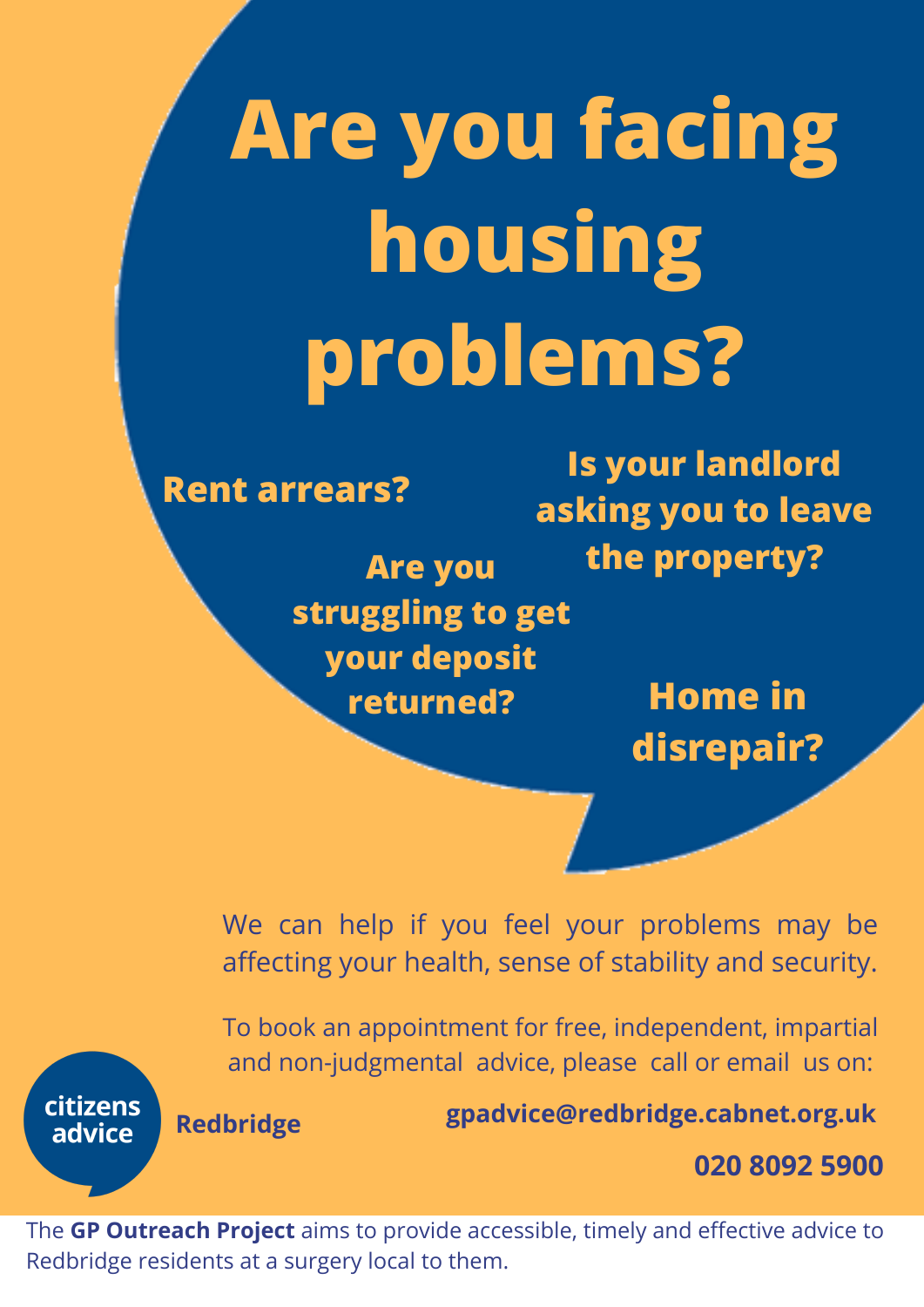## **Is your home environment having a bad effect on your health?**

**The damp and mould in my walls is giving me respiratory problems, but my landlord won't help.**

**My disability means it's hard for me to use the shower, but the council won't modify my bathroom**.

citizens

advice

**Citizens Advice Redbridge** can provide advice to help with your housing problem. Our advice is free, independent, confidential and impartial.

For an appointment, call or email:

**020 8092 5900**

## **gpadvice@redbridge.cabnet.org.uk**

**Redbridge**

The **GP Outreach Project** aims to provide accessible, timely and effective advice to Redbridge residents at a surgery local to them.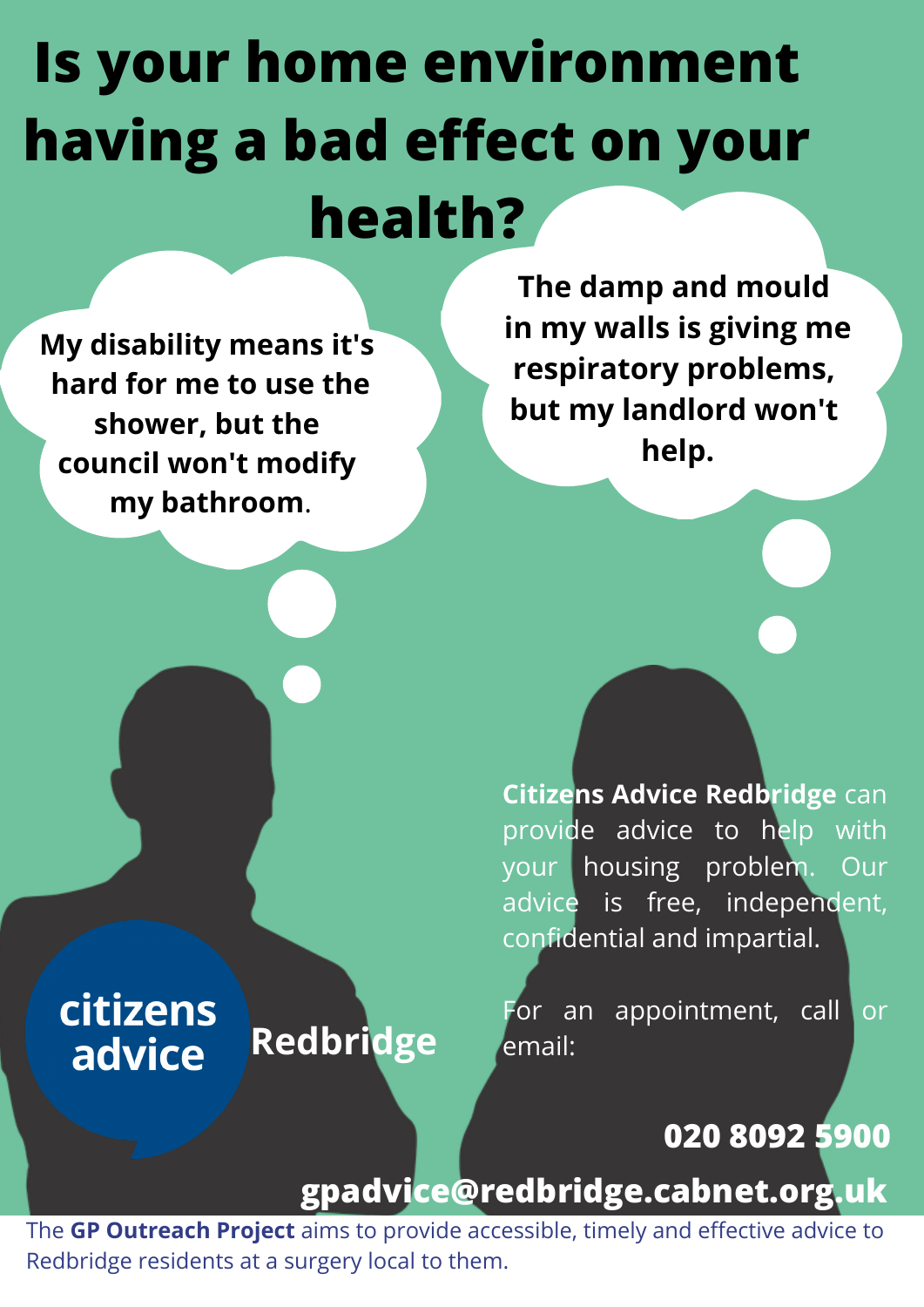challenge any negative decisions

We can:

- perform benefit checks
- assist you with your application(s)
- where appropriate, help

**gpadvice@redbridge.cabnet.org.uk 020 8092 5900**

citizens **Redbridge** advice

*I'm struggling to meet my day-to-day expenses because of my low income. I don't know how I'll be able to cover my rent, pay all of my bills, or even have enough money to put a meal on the table for my family. But what can I do?*

**Citizens Advice Redbridge** can help you find out the benefits you may be entitled to, including Universal Credit.

The **GP Outreach Project** aims to provide accessible, timely and effective advice to Redbridge residents at a surgery local to them.

Call or email to arrange an appointment: